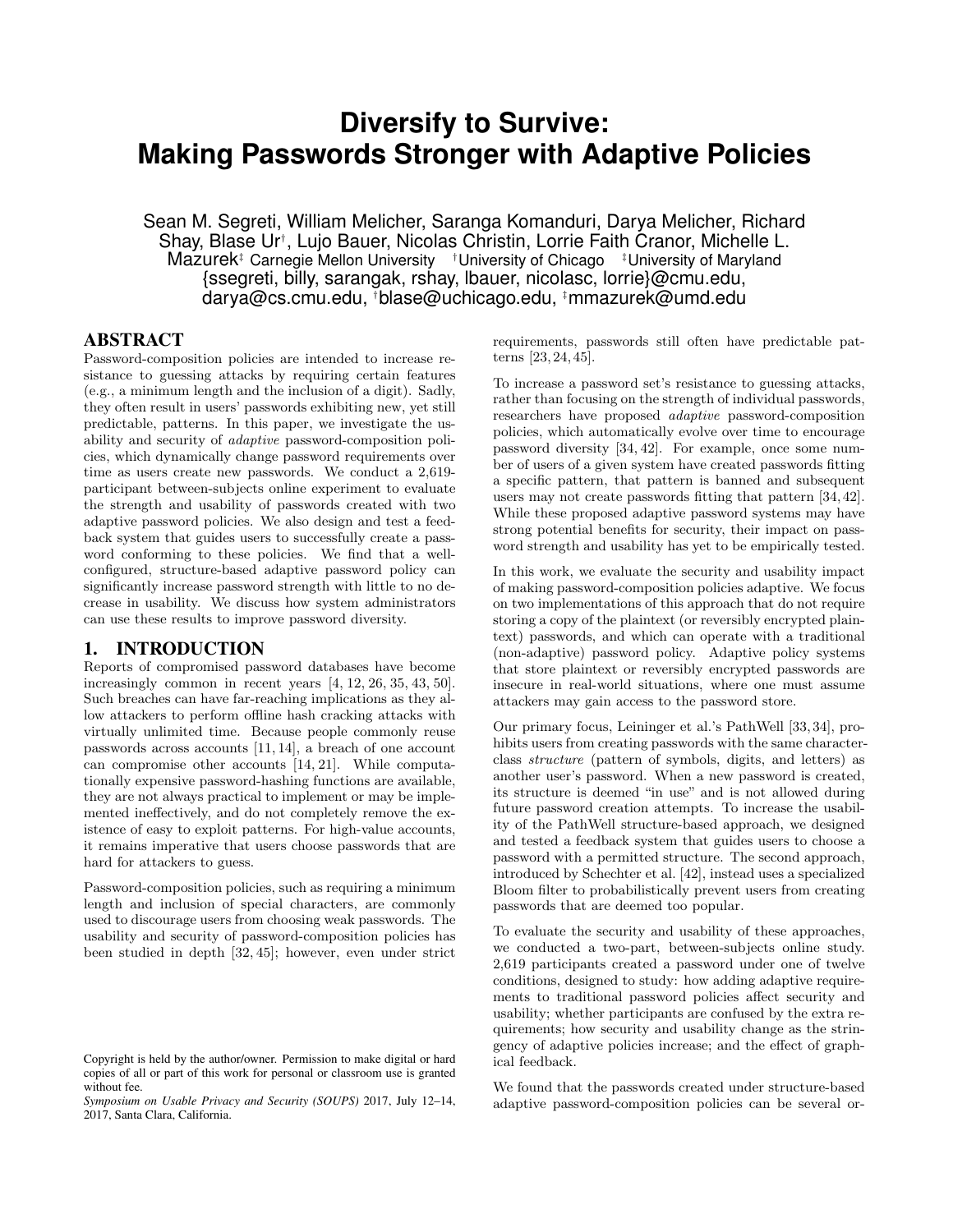ders of magnitude more secure than those created without an adaptive password-composition policy. More surprisingly, we found that, structure-based adaptive policies can be applied without a significant usability cost, according to numerous usability metrics. We observed no statistically significant differences in creation time, password recall, or password storage (how often passwords were written down) between pairs of conditions that differed only in whether an adaptive policy was used. The only noteworthy usability downside of applying structure-based policies was that participants needed (on average 0.58–1.58) more attempts to create their passwords; however, this neither significantly impacted the overall time to create a password (of which a single attempt is a small fraction) nor affected user sentiment, except for the condition which simulated the most extreme numbers of disallowed structures. Our attempts to provide additional feedback to overcome the expected usability penalty of structure-based adaptive policies were largely superfluous; little usability had been lost to begin with.

## 2. BACKGROUND AND RELATED WORK

We first discuss the types of password-guessing attacks that adaptive policies aim to mitigate. We then detail the manner in which password-guessing approaches exploit common patterns in the absence of adaptive policies. Finally, we discuss related work on password-composition policies.

## 2.1 Password-Guessing Attacks

Password-guessing attacks fall broadly into one of two categories: those for which guessing is limited to a relatively small number of attempts, and those for which large-scale guessing is possible. An example of the former category is an online attack, in which an attacker submits password guesses to a running system. Because a well-configured system will have a policy that rate-limits guessing or locks accounts following a small number of incorrect authentication attempts, attackers are limited to making some of the most likely guesses. Measurements of fraudulent SSH login attempts revealed that some of the most common passwords that attackers guess are passwords often found in data breaches, as well as passwords related to system administration (e.g., variants of "root") [1]. If the adaptive system is bootstrapped, these types of common passwords could be banned initially by an adaptive policy. If not, the threat of password guessing is minimized to only the small number of accounts permitted to pick such a password before that password is banned.

Large-scale guessing attacks also present a major threat in a number of different circumstances. One such situation is an offline attack aimed at discovering credentials reused from other sites. If an attacker obtains a store of hashed passwords, which has become unfortunately common in recent years  $[4, 12, 26, 35, 43, 50]$ , the attacker can perform offline hash cracking, limited only by his or her time and resources. Because users often reuse passwords across accounts [11,14], attackers can use the credentials obtained in an offline attack to compromise other accounts [14, 21].

Password-specific hash functions are designed to be computationally expensive in order to limit the number of guesses an attacker can make. Unfortunately, their deployment has proven error-prone in practice [25], is difficult to implement on some popular platforms that support backwards compatibility with legacy systems [38], and does not remove the existence of some easily exploitable patterns. Researchers have proposed systems to prevent offline cracking attacks [29], though these systems have yet to be deployed in practice and rely on having accurate models of generating artificial, yet plausibly human-chosen, passwords.

Even if system administrators were to follow all best practices to prevent offline password cracking for web accounts, other situations in which passwords are used would still be vulnerable to offline guessing. Encrypted file containers and full-disk encryption, as well as password stores from password managers (encrypted with a key derived from a master password), would remain vulnerable to offline guessing if an attacker gains access to the relevant file or device. Because adaptive schemes would not adapt over time in these single-user systems, these schemes could be bootstrapped with likely password patterns.

Despite the ability for system administrators to rate-limit online attacks and employ some technical mechanisms to minimize, but not completely eliminate, the threat of offline attacks, a user concerned about his or her high-value accounts is incentivized to practice defense in depth. Rather than relying exclusively on a system administrator to follow all best practices perfectly, which is far from guaranteed in practice, a user should choose unique passwords that are hard for attackers to guess. As we show in this paper, adaptive policies better enable users to do so.

# 2.2 Guessing Common Patterns

The types of common password characteristics adaptive policies aim to avoid can be exploited by password-cracking approaches. For example, Weir et al. proposed a probabilistic context-free grammar (PCFG) to model passwords [53]. Based on training data of previously observed passwords, PCFG assigns probabilities to both password structure (e.g., princess111 has the structure  $\{8 \text{ letters} \} \{3 \text{ digits}\}\)$  and constituent strings (e.g., "111"). Kelley et al. proposed improvements to this method [30], e.g., to treat uppercase and lowercase letters independently. Other researchers have advocated using grammatical structures and semantic tokens as non-terminals [40, 51]. Komanduri recently offered several PCFG improvements, including string tokenization and assigning probabilities to terminal strings not seen in training data [31]. The PCFG and its variants have been used in a number of prior studies to gauge password strength [10, 13, 16, 30, 36, 37, 45, 48]. Structure-based adaptive policies [34] make the PCFG approach less effective because the PCFG relies on the commonality of password structures to guess likely passwords.

Markov models also effectively model human-chosen passwords. Narayanan and Shmatikov first proposed using a Markov model of letters in natural language with finite automata representing password structures [39]. Castelluccia et al. used a similar method as part of their password meters  $[8]$ . Recently, Dürmuth et al.  $[15]$  and Ma et al.  $[36]$ evaluated the effectiveness of multiple variations of Markov models for cracking passwords, finding that Markov models were more accurate than PCFG at guessing passwords under certain circumstances. Popular password-cracking software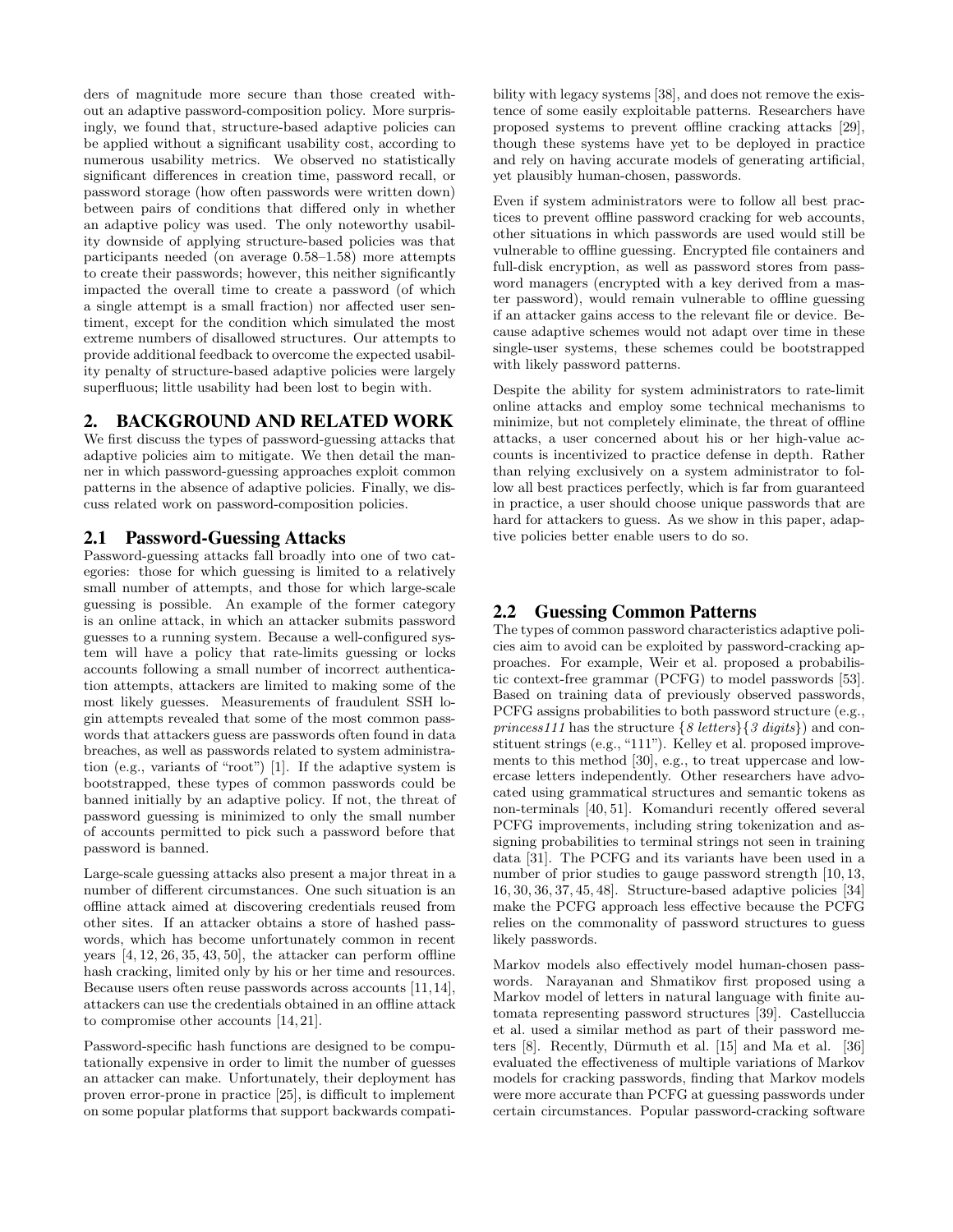packages, such as John the Ripper<sup>11</sup>and Hashcat,<sup>22</sup> offer variants of a Markov model.

Adaptive policies have two conceptual advantages that aid in resisting guessing by Markov models. Structure-based adaptive policies encourage passwords with unpredictable structures, which are likely to foster character-level unpredictability that in turn may be hard to capture in a Markov model. Furthermore, string-based adaptive policies forbid the predictable passwords that a Markov model would easily guess.

Adaptive policies also provide conceptual difficulties for the guessing approaches of common password-cracking software tools. For example, the Hashcat toolkit implements a "mask attack," in which password guesses are generated by progressively exhausting the keyspace of each structure in an attacker-defined ordered list.<sup>33</sup> Despite its brute-force component, this approach can be effective in real-world cracking because many users craft passwords matching popular structures [41, 46].

## 2.3 Password-Composition Policies

Human-chosen secrets frequently share predictable, and thus exploitable, characteristics [5]. To discourage such patterns, organizations like the National Institute of Standards and Technology (NIST) recommend that system administrators employ password-composition policies, such as mandating a minimum length and the inclusion of a digit [7]. However, passwords created under these guidelines still frequently have exploitable patterns, such as consisting of a dictionary word followed by a number and symbol [37]. Furthermore, while some policies are better than others at balancing the tradeoff between leading users to create passwords that are harder to guess and improving the usability of password creation [45], particularly onerous password-composition requirements can unduly burden and annoy users [32].

Beyond requiring that passwords be at least a particular length and contain particular classes of characters, policies can also prohibit (blacklist) the most popular or predictable passwords. A judiciously chosen blacklist can lead users to pick passwords that are far harder to guess than those created without a blacklist [27, 32, 52]. String-based adaptive policies essentially build a blacklist that expands over time to reflect new password patterns.

Common patterns can make passwords easy to guess, yet they also can make them easy to remember. However, a recent study by Bonneau and Schechter showed that people are capable of remembering a large set of random characters if they are presented using spaced repetition [6]. Adaptive policies strive to capitalize on this discovery and, by introducing more complexity, to find a way to prompt users to create passwords with fewer exploitable patterns and thus higher resistance to guessing attacks.

# 3. METHODOLOGY

We conducted a two-part online study to examine how participants create and use passwords under two adaptive password policies in multiple configurations. In the first part of the study, we asked participants to create a password under a specific policy, take a survey, and then recall their password. Two days later, we asked participants to return and recall their password, in addition to completing a second survey. We recruited participants through Amazon's Mechanical Turk crowdsourcing service (MTurk). We required that participants be at least 18 years old and located in the United States. Our overall methodology is based on techniques used to compare password-composition policies in prior work [30, 32, 44, 45, 47, 48]. Our protocol was approved by our institution's IRB.

In part one of our study, we asked participants to imagine their main email account had been compromised, and they must create a new password. Prior work suggests that asking participants to imagine creating a password for their email account leads to stronger passwords than simply creating passwords for a study [30, 32]. We informed them that they would be asked to re-enter their password in a few days, and instructed them to do whatever they would normally do to remember and protect a new password.

We then showed participants one of twelve sets of passwordcreation instructions, depending on their assigned condition, described in Section 3.4. After creating a password, participants completed a survey on the password creation experience, as well as how they chose their password. We then asked participants to recall their password. Participants who typed their password incorrectly five times were then shown their password.

Two days later, we invited participants via email to return for part two of the study in which we asked participants to recall their password. After five incorrect attempts, participants were shown their password. Participants could follow a "Forgot Password" link to be emailed a link to their password. Next, we administered another survey about the steps the participant took to remember their password, including whether and how participants stored their passwords (e.g., writing it down or saving it electronically).

Our data-collection method enables us to measure several quantitative usability metrics during password creation and recall. We collect timing information and the number of password creation/recall failures. We use electronic copypaste/autofill detection during the recall phase to augment the self-reported survey data. We also ask participants sentiment questions about the ease of both creating and recalling a password.

# 3.1 Adaptive Policies

We evaluated two adaptive password-policy systems. Both of these systems have two characteristics that we consider essential for an adaptive system. First, a secure system must not store passwords in plaintext or reversibly-encrypted ciphertext, as this creates a new avenue of attack. Second, an effective system must integrate with traditional passwordcomposition policies for ease of deployment.

The first adaptive policy we evaluate operates on password structures, the password's sequence of character classes (uppercase, lowercase, digit, or symbol). We implement KoreLogic's Password Topology Histogram Wear-Leveling (Path-Well) [33], which is designed to enforce password structure diversity, and refer to this system as the *structure-based ap-*

 $1$  www.openwall.com/john/

 $^{2}$ 2 hashcat.net

 $^33$  hashcat.net/wiki/doku.php?id=mask\_attack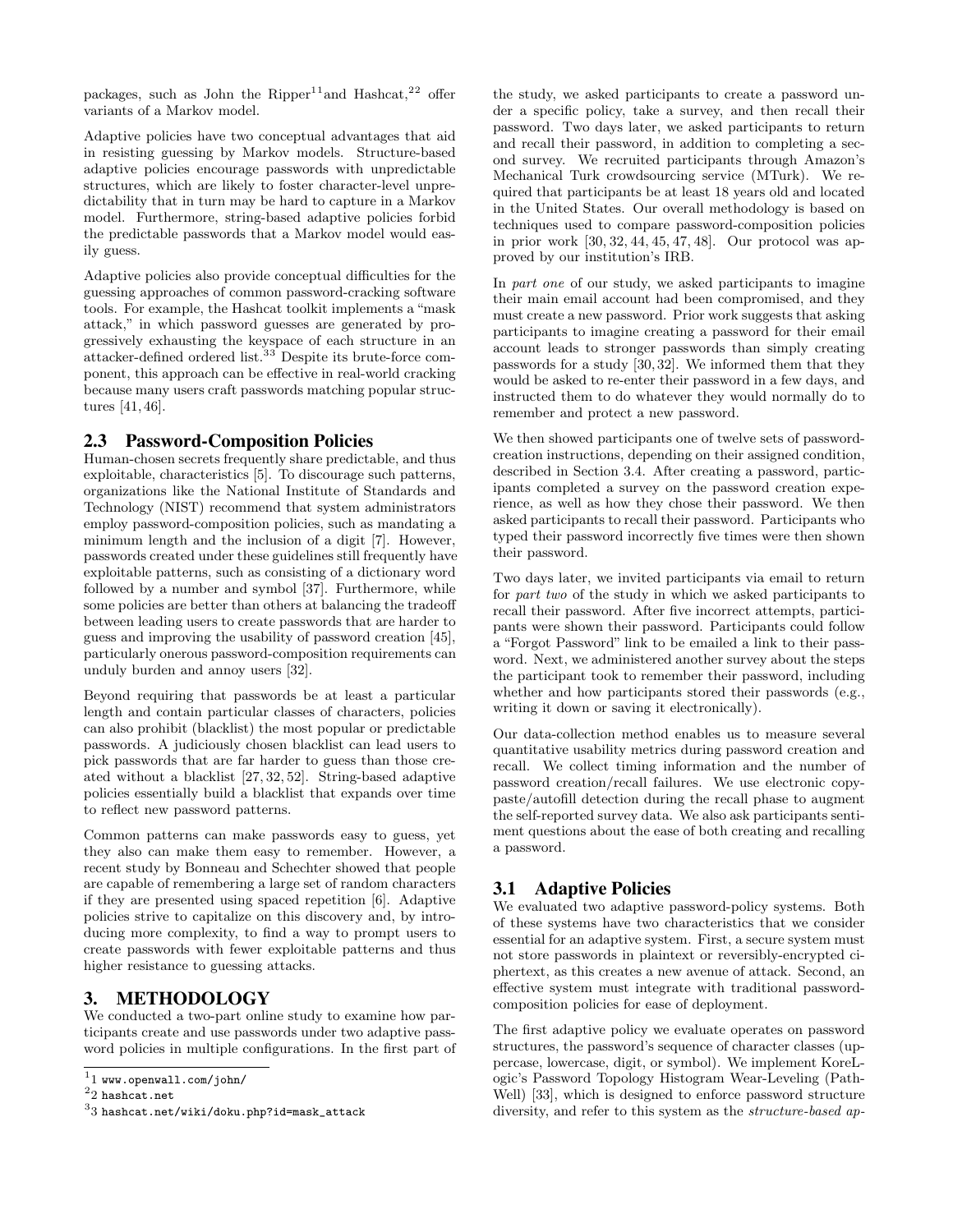proach. In its simplest form, PathWell would require that all passwords in a set must have a unique structure. For example, if the password 'passWord11!' is in the set, then 'asdfQwer99#' would not be allowed for future passwords, because they both have the same character-class structure.

However, blacklisting a character-class structure after a single use could potentially help attackers by letting them know that, once they have successfully found a hash preimage, no other passwords in the set have the same character-class structure, obviating additional guesses within that structure. Additionally, it can decrease the usability of the system as more passwords are created. Therefore, PathWell also enables a structure to be blacklisted after some number of passwords use that structure, and this is the approach we use. PathWell's structure blacklist is designed to be preloaded with commonly used structures, and to grow over time as users are added to a system.

The second adaptive policy operates on passwords as a whole, rather than their character-class structure. In particular, we evaluate Microsoft Research's "Popularity is Everything" system, which prevents a given password from being used too many times in a system [42]. To do so, this approach uses a specialized database based on a Bloom filter [3] to record how many times a password is used without storing the password itself. As with PathWell, this database grows over time. We refer to this as the string-based approach.

#### 3.2 Password-Composition Policies

To prevent users from creating passwords that are very weak or especially short (and vulnerable to brute-force attacks), adaptive policies should be used together with password composition requirements. Because early adopters of adaptive password policies in the real world are most likely organizations with high security needs, we chose to focus on stronger-than-average password-composition policies commonly employed in organizational and government settings, rather than for run-of-the-mill online accounts.

Historically, password-composition policies for higher security settings have mandated many different character classes. For example, in what we term the  $\text{\textless} 2 \text{ class } 8$  ( $\text{\textless} 8$  for short) policy, passwords must contain at least eight characters, including all four character classes (lowercase letters, uppercase letters, digits, and symbols). This policy was recommended by NIST guidelines in 2011 [7] and once represented the de facto industry best practice. Such a policy is still popular, leading us to study it. Recently, however, password-composition policy guidance has begun to emphasize password length, rather than including character classes. Such a shift is evident both in the academic research literature [19, 45], as well as in the mass media [2]. U.S. government accounts have begun to deploy policies that emphasize password length [9].

We focus most of our experiments on a password-composition policy which we term 3class12 (3c12 for short). This policy requires that passwords contain at least twelve characters, as well as three of the four character classes. This particular 3class12 policy has been found in prior work to better balance the security-usability tradeoff than policies like 4class8 [45] and is similar to policies in use on U.S. government systems [17].

|      |             | $#$ Structures |                          | $#$ Passwords |         |  |  |
|------|-------------|----------------|--------------------------|---------------|---------|--|--|
| Size | <b>PCFG</b> | 3c12           | 4c8                      | 3c12          | 4c8     |  |  |
| М    | $10^{5}$    | 2.141          | 2.236                    | 1.62E56       | 4.64E28 |  |  |
| L    | $10^{6}$    | 8,940          | $\overline{\phantom{a}}$ | 1.65E56       | __      |  |  |
| XL   | $10^{7}$    | 48,199         |                          | 4.39E59       |         |  |  |

Table 1: Description of the blacklists we used. The first two columns show the how many password guesses were modeled in generating that blacklist. The remaining columns describe how many structures and passwords each blacklist disallows for the 3c12 and the 4c8 polices.

#### 3.3 Systematically Testing Adaptive Policies

Evaluating an adaptive policy experimentally poses a unique challenge: if participants are working with an adaptive policy on a real-world system, each participant's password will modify the blacklist, thereby creating a unique environment for each participant. Instead, we opted to use pre-calculated blacklists of different sizes, allowing us to collect results from hundreds of participants exposed to the exact same situation. As such, we effectively compare passwords created at different points in the adaptive process, and those without an adaptive policy.

For this evaluation to succeed, it is critical to build blacklists that capture the most popular passwords. We gathered a total of 32,965,921 passwords from public leaks [22,43,50]. However, relatively few passwords from these sets meet the requirements of our stringent baseline policies (Section 3.4), limiting the size of the blacklists we could generate. To compensate, we trained a PCFG guesser [30] with these leaks and used it to enumerate the most probable guesses that conform to the minimum requirements. Using these guesses, we computed blacklists of the most common structures and passwords. This process simulates initial users in an adaptive system choosing highly probable passwords, with the corresponding structures subsequently being blacklisted. In Table 1, we summarize the blacklists we evaluated. Note that the M blacklist serves two purposes: Its corresponding 2,141 unique character-class structures are used to configure the structure-based adaptive approach; the  $10^5$  passwords used to generate the blacklist are the passwords that are banned in the string-based approach.

## 3.4 Conditions and Research Questions

We assigned participants to one of twelve conditions, each with different requirements, instructions, and feedback. Because of the large number of possible factors, it was not feasible to test all combinations of factors in isolation. Instead, we chose to run a set of conditions spanning five research questions (RQs) detailed below.

RQ1: Impact of Structure-Based Adaptive Policy How are the usability and security of passwords affected when using a structure-based adaptive policy in addition to a traditional policy? To answer this question, we evaluate two traditional password-composition policies: 3c12 and 4c8. We test each policy both with and without a medium-sized blacklist of character-class structures. The following conditions address our first research question:

• 3c12: Passwords must contain at least 12 characters and include at least three character classes. This policy has been recommended in the academic literature [45]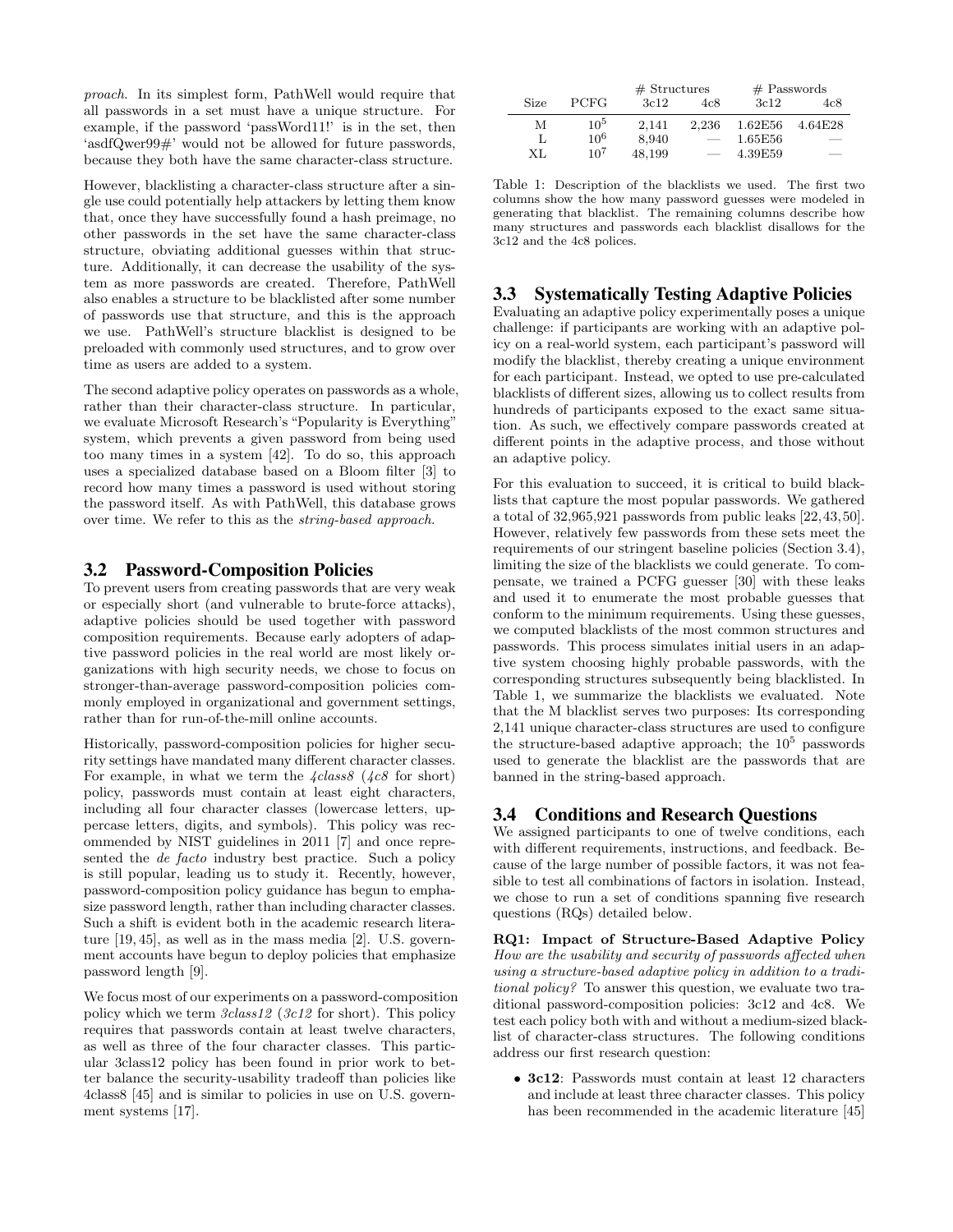

Figure 1: The interface shown to participants in standard structure-based blacklist conditions ( $Struct_M$ ,  $Struct_L$ ,  $Struct_{XL}$ ,  $Struct_MIns, Struct_MSub, and Struct_M4c8)$  when their password was rejected by the structure blacklist. The suggested modification in this example was randomly chosen as insert a "Z" character. The  $Struct_M3Hint$  interface is similar, but instead shows three different suggested modifications.



Figure 2: The interface shown to participants in  $Struct_MS$  when their password was rejected by the structure blacklist. The interface shows the character-class structure of the attempted password, rather than the password itself. The  $\text{Struct}_\mathbf{M}\bar{\mathbf{S}}\bar{\mathbf{V}}$  interface was similar, except the structure was displayed in real time as it was typed. The  $Struct_MHyb$  interface was also similar, except only the inserted or substituted characters were obfuscated.

and is similar to policies for many U.S. government accounts [9] (e.g., [17]).

- Struct<sub>M</sub>: The 3c12 policy plus a structure-based adaptive policy with 2,141 banned structures (corresponding to the first  $10^5$  PCFG guesses, as shown in Table 1).
- 4c8: Passwords must contain at least 8 characters and include all four character classes. This policy was recommended by NIST guidelines in 2011 [7] and once represented best practice. Note that this condition is unique in that data for it was collected as part of an earlier study that used the same data-collection methodology. The condition does not contribute to any of our main results, but we include it here as an additional, informative baseline.
- Struct<sub>M</sub>4c8: The 4c8 policy plus a structure-based adaptive policy with 2,236 banned structures, as shown in Table 1.

As part of this work, we designed and implemented a feedback system for the structure-based adaptive policies. If a participant's attempted password used a banned structure, the feedback system displayed a randomly selected modification (either insertion or substitution of a random character or character class) at a randomly selected location to their initial password such that the new password is guaranteed to have a legal structure. We informed participants that using the feedback was optional. For most conditions, we used a configuration of the structure-based adaptive policy feedback system that we expected to provide the most usability benefits, as shown in Figure 1.

RQ2: Structure-Based vs. String-Based Adaptiveness What security and usability impact do structure-based and string-based adaptive policies have relative to each other, as well as relative to a non-adaptive policy? To analyze this question, we studied only the higher security 3c12 policy in three versions: no adaptiveness; structure-based adaptiveness; and string-based adaptiveness [42]. However, the string-based adaptive policy does not include a feedback system. In contrast to a structure-based system, how to craft a minimally different password securely in a string-based system is non-obvious. The following three conditions address this research question:

- 3c12: Previously introduced.
- $Struct_M:$  Previously introduced.
- String<sub>M</sub>: 3c12 with  $10^5$  passwords banned.

RQ3: Varying Blacklist Sizes What are the usability and security consequences of different size blacklists? As users create accounts on a structure-based adaptive system, more structures will be banned, potentially making password creation more frustrating for users whose desired structures are banned. As detailed in Section 3.3, we created blacklists of varying sizes to simulate different points in time in the adoption of an adaptive system, as the number of banned structures increases.

To measure the increasing difficulty of creating valid passwords in the presence of larger blacklists, as well as the theoretical security benefits of larger blacklists, we compared the following conditions. All are based on 3c12. Blacklist details are shown in Table 1.

- 3c12: Previously introduced.
- $Struct_M:$  Previously introduced.
- Struct<sub>L</sub>: 3c12 with 8,940 banned structures (corresponding to banning 1,000,000 passwords).
- Struct<sub>XL</sub>: 3c12 with 48,199 banned structures (corresponding to banning 10,000,000 passwords).

The remaining research questions involve different modes of feedback to the user when password creation fails.

RQ4: Number of Suggested Modifications What are the usability and security consequences of presenting the user with more or fewer suggested modifications to their rejected  $password$ ? Whereas  $Struct_M$  shows one suggested modification, we also tested a condition that shows (at the same time) three suggested modifications. A participant could choose among the three hints, or choose a completely different password. We also evaluated a condition with hints disabled.

- $Struct_M: Previously introduced (one hint).$
- Struct<sub>M</sub>3Hint: Identical to Struct<sub>M</sub>, but with the feedback system showing three examples of possible modifications to the rejected password that lead to a permitted structure.
- Struct<sub>M</sub>NoHint: Identical to Struct<sub>M</sub>, but with no suggested modifications shown to the user.

RQ5: Insertion vs. Substitution Feedback Our standard method of suggesting modifications to a banned structure would either propose inserting a character or substitut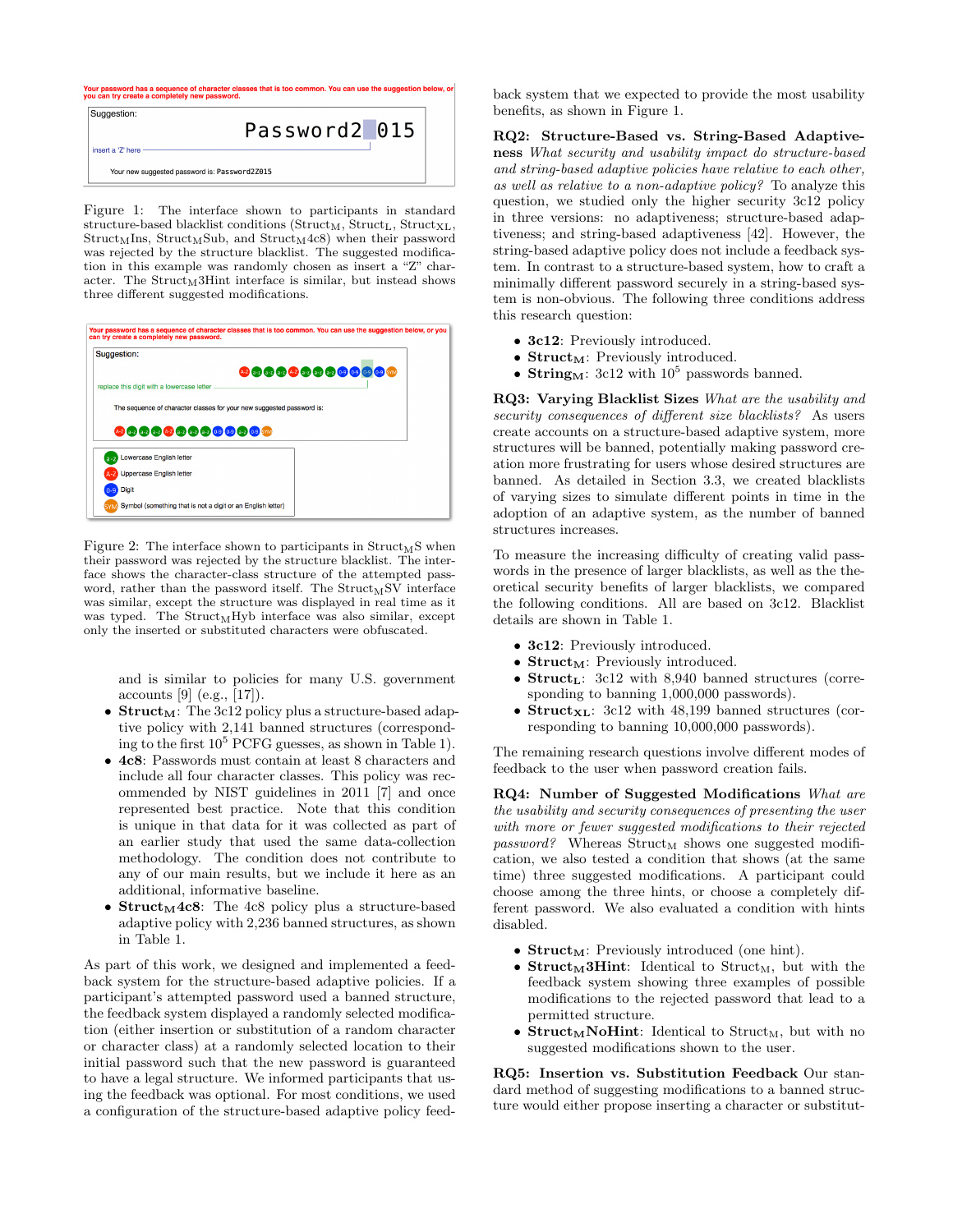ing a character. The standard implementation chose among those two possibilities with equal probability. Does suggesting just insertions or just substitutions affect usability?

- $Struct_M:$  Previously introduced.
- Struct<sub>M</sub>Ins: Identical to Struct<sub>M</sub>, but only offering feedback with suggestions of character insertions.
- Struct<sub>M</sub>Sub: Identical to Struct<sub>M</sub>, but only offering feedback with suggestions of character substitutions.

RQ6: Preventing Shoulder Surfing of Suggestions We speculate that suggesting modifications to banned structures could potentially aid in shoulder-surfing or screenscraping attacks because both the rejected password itself and the suggested character to be inserted/substituted are displayed (see Figure 1). *Can the usability of the feedback* system be preserved while limiting the potentially sensitive information shown on screen? To answer this, we compare four conditions with different amounts of potentially sensitive information shown in the feedback interface.

- Struct<sub>M</sub>: Previously introduced.
- Struct<sub>M</sub>Hyb: Like Struct<sub>M</sub> in that the rejected password is still shown on screen. However, suggestions instead relate to inserting or substituting a particular class of characters (e.g., a digit) rather than a specific character.
- Struct<sub>M</sub>S: Like Struct<sub>M</sub>Hyb, except all characters (rejected password and suggested modification) are replaced with a representation of their character class. See Figure 2.
- Struct<sub>M</sub>SV: Identical to Struct<sub>M</sub>S, except the interface displays the password's structure in real time as the participant types it, rather than only when a password is rejected. The intention was to help users understand the concept of character classes via a realtime example during creation.

## 3.5 Measuring Password Strength

To evaluate the passwords created in each condition, we analyze general password-composition characteristics, such as average length, inclusion of a variety of character classes, as well as password guessability [49], which models how many guesses a simulated attacker would make to guess a given fraction of a password set. To compute password guessability, we use the Password Guessability Service (PGS) in its recommended configuration (including the cracking methods: Probabilistic Context Free Grammars, Markov Models, Neural Networks, John the Ripper, and Hashcat), which combines several guessing attacks. This approach has previously been shown to be a conservative estimate of an expert in password forensics [49].

Modeling how an attacker would optimally attack a set of passwords created under an adaptive policy raises a number of subtle issues. In a structure-based adaptive policy configured such that a single usage causes a structure to be banned, successfully guessing a password with a particular structure implies that an attacker should avoid making additional guesses with the same structure. Similarly, if an attacker could somehow learn the list of used/banned structures, an attack could be refined by only attempting guesses with those structures. In our tests, we assume that blacklisted structures are unknown to the attacker, and that a structure is banned only after multiple passwords with the same structure are created, making it difficult for an attacker to determine that all passwords with a given structure were guessed and thus benefit from ceasing to make guesses with that structure. With this, we assume that sufficient rate-limiting and/or CAPTCHA solutions are implemented to prevent an attacker from abusing the password creation process to learn details about the adaptive policy's blacklist.

Because an attacker will not know at what point during the adaptive process a particular password was created, they will not be able to exclude potential guesses with particular character-class structures. Thus, we intentionally did not modify the computed PGS results to account for different blacklist sizes. Similarly, PCFG results that were used to create the blacklists may still be valid guesses for passwords created early in the adaptive process, yet the attacker does not know which passwords those are.

Hence, our guessability results compare the strength of passwords created earlier during the use of an adaptive policy  $(e.g., in Struct<sub>M</sub>)$  to those created later during the use of an adaptive policy (e.g., in  $Struct<sub>L</sub>$ ) to those created without an adaptive policy (e.g., in 3c12).

## 3.6 Statistical Testing

For our usability metrics, we first performed omnibus statistical tests across all conditions. For omnibus comparisons, we use Kruskal-Wallis (KW) tests for quantitative data and Pearson's Chi-squared tests for categorical data. If the omnibus test was significant, we performed pairwise tests of pre-selected contrasts that correspond with each of our research questions. For pairwise comparisons, we use the Mann-Whitney U tests for quantitative data and Chisquared tests (Fisher's Exact test when there are small bins) for categorical data. We use non-parametric statistical tests to avoid making assumptions about our data's distribution.

In particular, we made pairwise comparisons between each of the following groups of conditions: varying blacklist sizes (3c12, String<sub>M</sub>, Struct<sub>M</sub>, Struct<sub>L</sub>, Struct<sub>XL</sub>); the number of hints ( $Struct_MNoHint$ ,  $Struct_M, Struct_M3Hint$ ); the type of suggestion (3c12,  $Struct_MIns$ ,  $Struct_MSub$ ,  $Struct_M$ ); stopping shoulder-surfing and screen-scraping ( $Struct_MNoHint$ ,  $Struct_M$ ,  $Struct_MSV$ ,  $Struct_MS$ ,  $Struct_MHyb$ ). In each set, we compared each condition to all other conditions in that group. For all set of pairwise contrasts, we corrected for multiple testing using Holm-Bonferroni correction (HC).

For comparing the results of our simulated cracking attacks, we used a Log-Rank test, a statistical method used in survival analysis [28]. This test compares two guessing curves and takes into account whether a password was guessed, as well as at what point guessing stops. In this way, we can use all the data in our guessing curves for the statistical tests. All statistical tests use a significance level of  $\alpha = .05$ .

## 3.7 Limitations

Our methodology, which is similar to that employed by prior password research [30, 32, 45, 47, 48], has a number of limitations. By testing password recall once after a few minutes and once again after a few days, our study investigated password use that lies in between frequent and rare use. As such, we are not able to make strong statements about participants' ability to remember passwords in our study over long periods of time.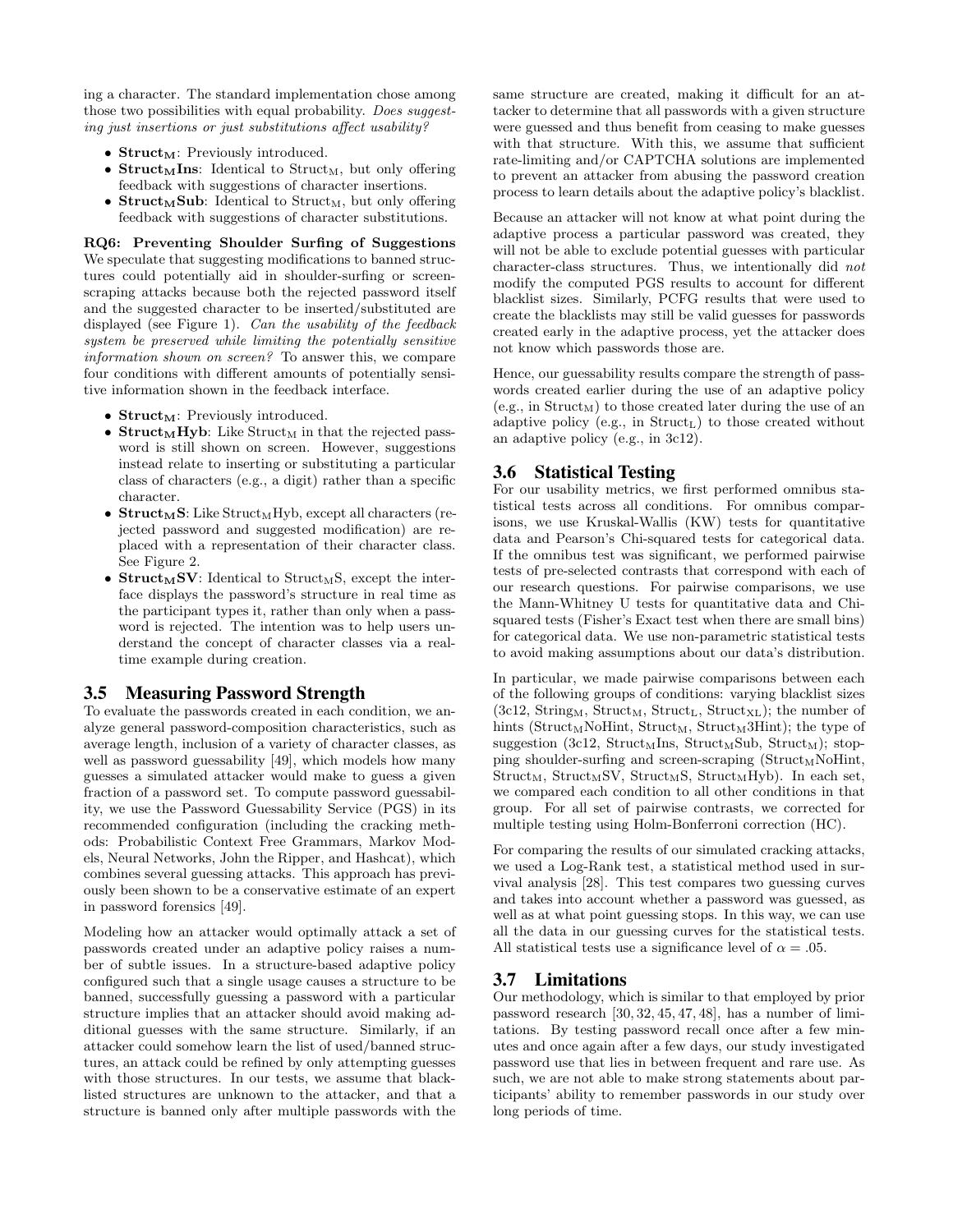| Condition        | H Participants | Length |         | Lowercase |     | Symbols | Gaesed (elo) |      | Create difficativeles | Create attendis | Create time (s) | Create contrains era | Recall attends<br>Recall time (4) |
|------------------|----------------|--------|---------|-----------|-----|---------|--------------|------|-----------------------|-----------------|-----------------|----------------------|-----------------------------------|
| 3c12             | 163            | 13.9   | $1.6\,$ | 7.9       | 3.1 | 1.3     | 49.1         | 28.2 | 1.50                  | 47.9            | 9.82            | 1.80                 | 26.2                              |
| $String_M$       | 216            | 13.6   | 1.7     | 7.4       | 3.2 | 1.3     | 46.8         | 26.4 | 1.50                  | 48.5            | 6.94            | 1.82                 | 23.3                              |
| $Struct_{M}$     | 213            | 14.1   | 1.8     | 7.5       | 3.5 | 1.3     | 25.4         | 31.5 | 2.08                  | 50.4            | 9.39            | 1.57                 | 25.3                              |
| $Struct_{L}$     | 159            | 14.1   | $1.6\,$ | 7.3       | 3.8 | 1.4     | 17.6         | 43.4 | 2.51                  | 48.4            | 19.5            | 1.86                 | 26.6                              |
| $Struct_{XL}$    | 247            | 14.0   | 1.8     | 7.2       | 3.6 | 1.4     | 14.1         | 36.8 | 2.58                  | 50.8            | 21.5            | 1.64                 | 30.3                              |
| $Struct_M3Hint$  | 216            | 14.2   | 2.0     | 7.6       | 3.3 | 1.3     | 25.0         | 32.4 | 1.96                  | 49.2            | 12.0            | 1.73                 | 26.5                              |
| $Struct_MNoHint$ | 163            | 13.9   | 2.0     | 7.3       | 3.3 | 1.3     | 19.6         | 40.5 | 2.12                  | 48.0            | 17.8            | 1.67                 | 24.9                              |
| StructMIns       | 207            | 14.4   | 1.9     | 7.9       | 3.3 | 1.4     | 23.1         | 32.9 | 1.97                  | 54.3            | 13.5            | 1.78                 | 27.0                              |
| $Struct_MSub$    | 202            | 14.0   | 1.8     | 7.7       | 3.2 | 1.3     | 23.3         | 37.1 | 2.06                  | 56.0            | 11.4            | 1.76                 | 33.6                              |
| $Struct_MHyb$    | 206            | 14.0   | 2.0     | 7.6       | 3.1 | 1.2     | 29.1         | 45.1 | 2.17                  | 51.7            | 14.1            | 1.68                 | 30.1                              |
| $Struct_{M}S$    | 209            | 13.8   | 2.1     | 7.0       | 3.6 | 1.3     | 31.1         | 33.0 | 2.00                  | 54.3            | 12.9            | 1.90                 | 28.2                              |
| $Struct_MSV$     | 204            | 14.0   | 1.9     | 6.9       | 3.7 | 1.5     | 25.5         | 32.4 | 1.88                  | 58.5            | 14.7            | 1.98                 | 28.3                              |
| $Struct_M4c8$    | 214            | 11.1   | 1.6     | 5.4       | 2.8 | 1.3     | 60.3         | 26.2 | 2.39                  | 42.5            | 12.6            | 1.84                 | 23.7                              |

Table 2: Properties of passwords and study measurements, by condition. The second column shows participants who finished part two within three days.

Across our conditions, a relatively high number of participants did not return for part two. We excluded them from our analyses, except for analyzing the dropout rate as an indicator of dissatisfaction with a condition. Users who drop out of a study may behave differently than those who do not, potentially biasing our results.

All of the passwords in our study were collected for this study and were not used to protect real accounts, limiting ecological validity. In contrast to real-world, high-value passwords, study participants would not suffer consequences if they chose a weak password or forgot their password, nor were they incentivized to adopt their normal password behavior beyond our request that they do so. Two recent studies investigated the degree to which passwords collected for research studies resemble real, high-value accounts, and both concluded that passwords created during studies can resemble real, high-value passwords, yet are not a perfect proxy [18, 37].

While password-guessing approaches are most successful at modeling passwords given closely matched training data [30, 36], no major leaks of passwords contain passwords created under 3c12 and 4c8 policies. To compensate, we trained a probabilistic context-free grammar on the subset of passwords from large-scale leaks that fit those policies. We also used this grammar to model large numbers of likely passwords to create the blacklists. While having very large sets of real 3c12 and 4c8 passwords would have been strictly more accurate, no such sets are currently available to researchers.

For the reasons described in Section 3.5, we believe PGS models a reasonable attacker even for adaptive policies. Conceivably, however, some other strategy for ordering guesses against adaptive policies could prove to be more effective. That said, we are not currently aware of any such attack.

## 4. RESULTS

We find that an adaptive policy with a large blacklist dramatically increased the security of passwords. Surprisingly, this large increase in security is accompanied by only a small impact on usability. We tested numerous interface modifications to mitigate the decrease we expected in usability. In the absence of substantial usability decreases, however, these interface modifications have minimal impact on either security or usability. We detail general password characteristics by condition in Table 2; guessability in Figure 3; and usability in Table 3.

Participants received 55 cents for the first part of our study and 70 cents for the second. Of the 3,391 participants who began our study, 2,619 finished part one, 1,975 returned for part two within three days of receiving our invitation to return, and 1,799 finished part two of the study within three days of receiving that invitation. Other than the discussion of dropout rates, our analysis focuses only on the 1,799 participants who finished the entire study. Participants for whom we detect electronic copy-pasting from keystroke timing data almost without exception report that they wrote down their password in the survey, which suggests that participants truthfully disclosed rates of password storage. The number of participants per condition is shown in Table 2. 53% of participants reported being male, 46% female, and the remaining 1% declined to answer. Participants' mean age was 29 years (median 29).

## 4.1 Impact of Structure-Based Adaptation

To examine the effect of implementing an adaptive policy, we compared 3c12 to  $Struct_M$  and 4c8 to  $Struct_M4c8$ . These two pairs each compare a password-composition policy with a structure-based adaptive blacklist to one without.

The inclusion of structure-based blacklists had a profound effect on security for both the 3c12 and 4c8 policies. As shown in Figure 3a, after  $10^{16}$  guesses, PGS had correctly guessed roughly half as many passwords in  $Struct_{M}$  and  $Struct_M4c8$  (with the adaptive policy) compared to 3c12 and 4c8 (without the adaptive policy), respectively. The difference between  $3c12$  and  $Struct_M$  is statistically significant (Log-Rank test,  $X^2(1) = 23.9, p < 0.001$ ). Because the data for 4c8 was collected for a prior study, we did not perform statistical testing on that comparison.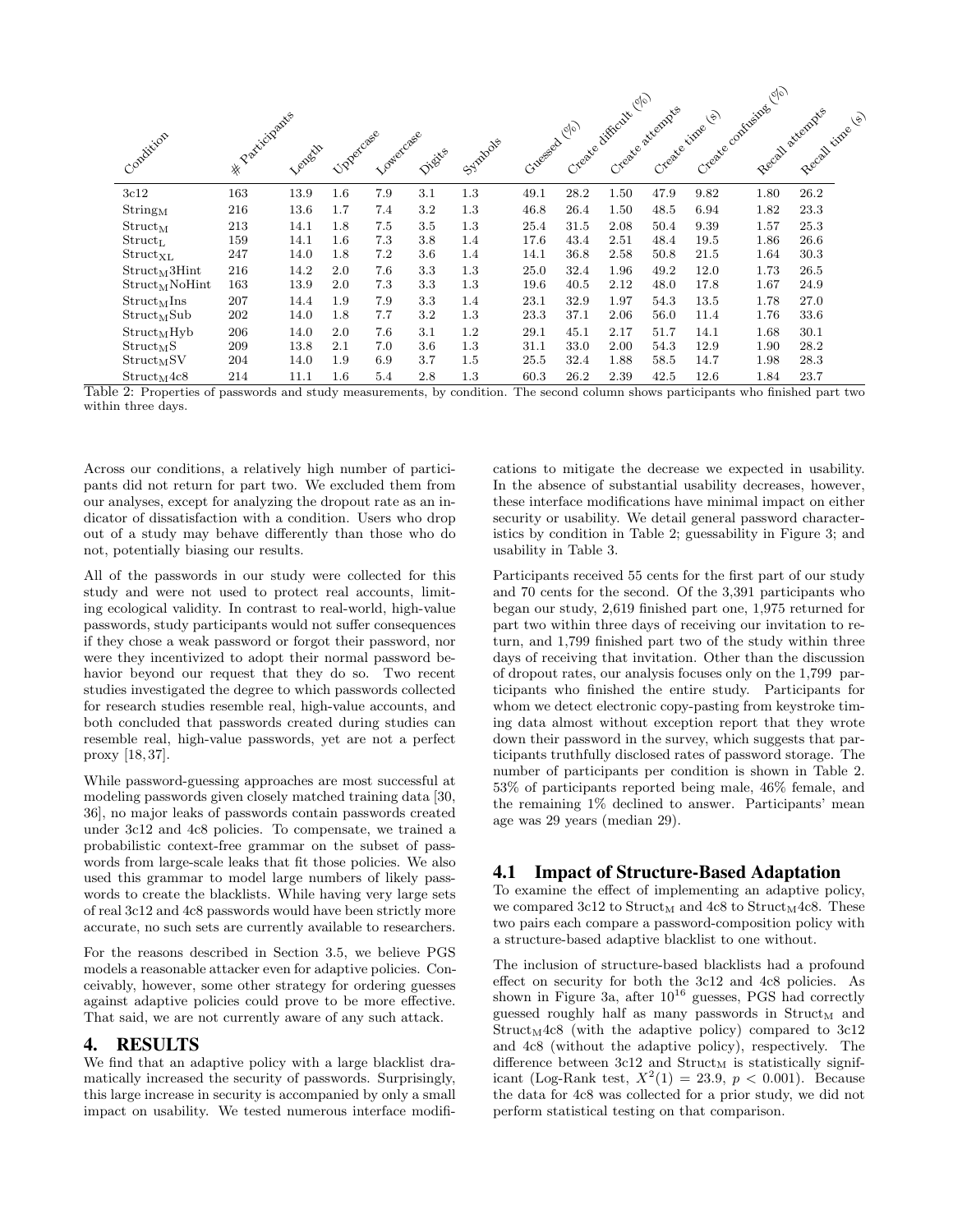



(a) Traditional policies and adaptive policies.

(b) Structure-based adaptive policy conditions with different blacklist sizes.



Figure 3: The guessability of each password set. The x-axis shows the guess number (logarithmic scale). The y-axis shows the percent guessed at that guess number. Lines that are lower represent passwords that are more resistant against guessing attacks.

Along with our hypothesis that adaptive policies would result in more secure passwords, which was supported by our data, we also hypothesized that adaptive policies would result in decreased usability. Surprisingly, the structure-based approaches with medium-sized structure blacklists in  $Struct_{M}$ and  $Struct_M4c8$  had only minimal impact on usability over 3c12 and 4c8.

We found no significant differences in our omnibus comparisons across all 12 conditions for these usability metrics. For instance, we did not find the inclusion of an adaptive policy to cause participants to perceive password creation as significantly more difficult or confusing. Similarly, we did not find the inclusion of an adaptive policy to make participants significantly more likely to store their passwords on paper or electronically. Nor did we find the inclusion of an adaptive policy to significantly impact the proportion of participants who were able to recall their password or how many attempts it took them to do so.

The only usability decrease that resulted from the structurebased adaptive policy with a medium-sized blacklist was increasing the number of attempts required to create a password. Specifically, participants required significantly more attempts to create compliant  $Struct_M$  passwords than  $3c12$ passwords (KW,  $H(1) = 22.9$ ,  $p < 0.001$ ) and Struct<sub>M</sub>4c8  $(KW, H(1) = 46.8, p < 0.001)$ . That adaptive policies cause users to require more attempts to create a compliant password is unsurprising, though. By design, adaptive policies must reject candidate passwords to have any effect. Between the adaptive policies, we again observed differences in the number of attempts participants required to create a compliant password. For participants to create a compliant password,  $Struct_M4c8$  required significantly more attempts than Struct<sub>M</sub> (KW, H(1) = 5.48,  $p < 0.019$ ). Struct<sub>M</sub>4c8 also required significantly more time to submit a first attempt, whether compliant or not, than  $Struct_M (KW, H(1))$  $= 7.34, p < 0.020$ ).

#### 4.2 Structure-Based vs. String-Based

Our experimental design allows for some limited comparison between the  $Struct_M$  and  $String_M$  approaches. Because optimal configurations for the Leininger et al. [33] and Schecter et al. [42] approaches have not yet been established, results of these comparisons should not be generalized beyond our particular configurations.

Under the configurations we tested in  $Struct_M$  and  $String_M$ , whose blacklists were built using the same source passwords, we find that  $Struct_M$  produces passwords roughly twice as difficult to guess as  $String_M$  (46.8% vs 25.4% cracked at cutoff, LogRank,  $X^2(1) = 20.9$ ,  $p < 0.001$ ), with similar usability results. In fact, the guessability of the stringbased String<sub>M</sub> did not differ significantly from  $3c12$  (49.1%) vs 46.8% cracked at cutoff, LogRank,  $X^2(1) = 0.431$ , p < 0.735), which did not have an adaptive component.

Intuitively, the security improvement occurs because blacklisting a structure eliminates many potentially common passwords at once, whereas blacklisting a string eliminates only one. In terms of usability, a key factor is that it is trivial to quickly and automatically suggest a modified password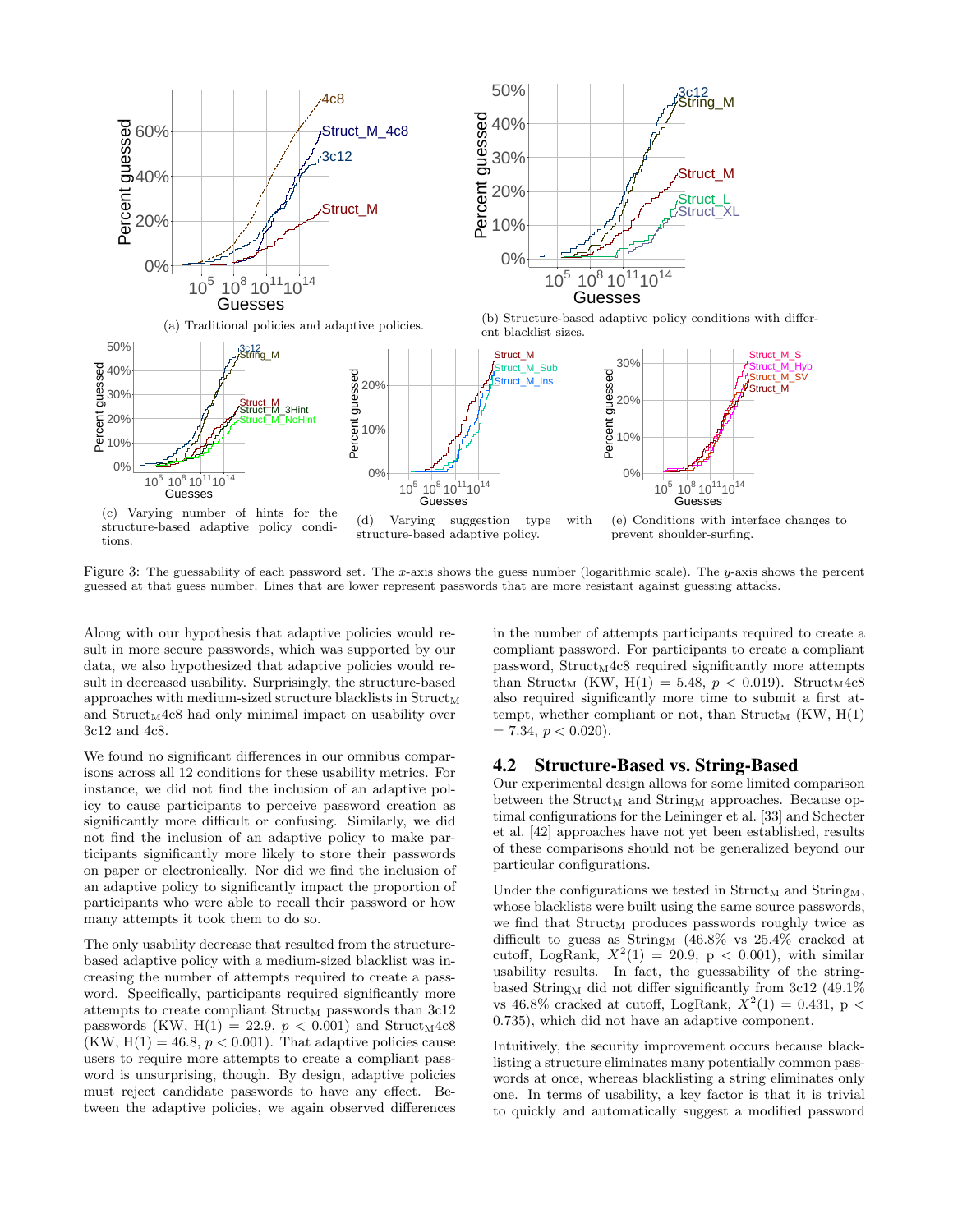|                     |      |                                      |                      |                 |            | Agree password creation confusing <i>Omni.</i> $\chi^2_{13}$ =43.3, p<.001 |                                                  |               |                                     |              |               |                                                                   |
|---------------------|------|--------------------------------------|----------------------|-----------------|------------|----------------------------------------------------------------------------|--------------------------------------------------|---------------|-------------------------------------|--------------|---------------|-------------------------------------------------------------------|
| cond.1              | %    | $\mathrm{cond.2}$                    | %                    | $\chi_1^2$      |            | $p$ -value                                                                 | $=$ 33.9, $p$ =.001                              |               |                                     |              |               | Password entry time during creation (s) $Omni$ . KW $\chi^2_{13}$ |
| String <sub>M</sub> | 6.94 | $Struct_{L}$<br>Struct <sub>XL</sub> | 19.5<br>21.5         | 12.3<br>18.2    |            | .003<br>< .001                                                             | $\mathrm{cond.1}$                                | median        | $\mathrm{cond.}2$                   | median       |               | $\chi_1^2$<br>$p$ -value                                          |
| $Struct_{M}$        | 9.39 | Struct <sub>L</sub>                  | 19.5                 | 7.03            |            | .040                                                                       | $Struct_{M}$                                     | 50.4          | $Struct_M4c8$                       | 42.5         | 7.34          | .020                                                              |
|                     |      | Struct <sub>XL</sub>                 | 21.5                 | 11.6            |            | .005                                                                       | Password                                         | time<br>entry | during                              |              | (s)<br>recall |                                                                   |
|                     |      |                                      |                      |                 |            | Agree password creation difficult <i>Omni.</i> $\chi_{13}^2$ =39.1, p<.001 | <i>Omni.</i> $\chi_{13}^2$ =37.8, <i>p</i> <.001 |               |                                     |              |               |                                                                   |
| cond.1              | %    | cond.2                               |                      | $\chi_1^2$<br>% |            | $p$ -value                                                                 | $\mathrm{cond.1}$                                | median        | $\mathrm{cond.}2$                   | median       | $\chi_1^2$    | <i>p</i> -value                                                   |
| String <sub>M</sub> | 26.4 | $Struct_{L}$                         |                      | 43.4<br>11.1    |            | .009                                                                       | $Struct_{XL}$                                    |               | 30.3<br>$String_{M}$                | 23.3         | 11.5          | .006                                                              |
| $Struct_{M}$        | 31.5 | $Struct_MHyb$                        |                      | 7.75<br>45.1    |            | .032                                                                       |                                                  |               | % Cracked (Log-Rank test)           |              |               |                                                                   |
|                     |      |                                      |                      |                 |            | Password creation attempts <i>Omni</i> . KW $\chi^2_{13}$ =143, p<.001     | $\text{cond.1}$                                  | %             | $\mathrm{cond.2}$                   | %            | $\chi_1^2$    | <i>p</i> -value                                                   |
| cond.1              | mean | cond.2                               |                      | mean            | $\chi_1^2$ | $p$ -value                                                                 | 3c12                                             | 49.1          | $Struct_{M}$<br>Struct <sub>L</sub> | 25.4<br>17.6 | 23.9<br>42.7  | < .001<br>< .001                                                  |
| 3c12                |      | $Struct_{M}$<br>1.50                 |                      | 2.08            | 22.9       | < .001                                                                     |                                                  |               | Struct <sub>XL</sub>                | 14.1         | 73.3          | < .001                                                            |
|                     |      |                                      | $Struct_M4c8$        | 2.39            | 46.8       | < 0.001                                                                    |                                                  |               | $Struct_M3Hint$                     | 25.0         | 23.9          | < 0.001                                                           |
| $String_M$          |      | 1.50<br>$Struct_{L}$                 |                      | 2.51            | 33.3       | < .001                                                                     |                                                  |               | $Struct_MNoHint$                    | 19.6         | 27.9          | < .001                                                            |
|                     |      |                                      | $Struct_{XL}$        | 2.58            | 68.0       | < .001                                                                     | $String_M$                                       | 46.8          | Struct <sub>L</sub>                 | 17.6         | 38.9          | < .001                                                            |
| $Struct_{M}$        | 2.08 | 3c12                                 |                      | 1.50            | 22.9       | < .001                                                                     |                                                  |               | $Struct_{M}$                        | 25.4         | 20.9          | < .001                                                            |
|                     |      |                                      | $Struct_M4c8$        | 2.39            | 5.48       | .019                                                                       |                                                  |               | Struct <sub>XL</sub>                | 14.1         | 68.6          | < .001                                                            |
|                     |      |                                      | Struct <sub>XL</sub> | 2.58            | 11.2       | .004                                                                       | $Struct_{M}$                                     | 25.4          | $Struct_M4c8$                       | 28.5         | 16.2          | < .001                                                            |
| $Struct_MSV$        |      | 1.88                                 | $Struct_MHyb$        | 2.17<br>6.96    |            | .05                                                                        |                                                  |               | $Struct_{XL}$                       | 14.1         | 11.2          | < 0.003                                                           |

Table 3: The statistically significant pairwise differences among our metrics.

that is close to the user's original attempt but still guaranteed to pass the structure check. Because any string-based password that is rejected is itself already a popular password, how one might automatically generate a minimally different, yet secure, password is non-obvious.

Although passwords created under  $Struct_M$  were significantly more secure than those created under String<sub>M</sub>, we did not observe significant differences between these two conditions for any of our usability metrics. As we describe later, however, we did find  $String_M$  to have significant usability advantages over the structure-based policies configured with larger blacklists.

While more research comparing these approaches is necessary, our results suggest that a system administrator with access to a limited list of passwords with which to generate an initial blacklist should use a structure-based, rather than string-based, approach.

#### 4.3 Varying Blacklist Sizes

Having found that implementing an adaptive system led to far more secure passwords while incurring minimal usability cost, we also explored how varying the size of the blacklists would impact security and usability. As we detailed in Section 3.4, these blacklists of different sizes should primarily be interpreted as proxies for different points in time during the life cycle of an adaptive policy, rather than configuration options. We also evaluated how these structure-based blacklists of different sizes compared to the medium size stringbased blacklist. To do so, we compare the following four conditions: 3c12, String<sub>M</sub>, Struct<sub>M</sub>, Struct<sub>L</sub>, Struct<sub>XL</sub>.

The security of the passwords generally increased with the size of the blacklist, as shown in Figure 3b. Compared to 3c12, significantly fewer  $Struct_{L}$  and  $Struct_{XL}$  passwords were guessed (Log-Rank test, 3c12 vs Struct<sub>L</sub>,  $X^2(1) = 42.7$ ,

 $p < 0.001$ ; 3c12 vs Struct<sub>XL</sub>,  $X^2 = 73.3$ ,  $p < 0.001$ ). Surprisingly, the guessability of  $Struct_{L}$  and  $Struct_{XL}$  did not differ significantly, suggesting that at structure blacklists of those sizes, the probability of a user creating a password with the next most common structure over any other permitted structure is very small.

Unsurprisingly, password creation generally required less effort in conditions with smaller blacklists. In essence, password creation becomes harder over time in an adaptive system. Struct<sub>M</sub> required significantly fewer creation attempts than Struct<sub>XL</sub> (KW, H(1) = 11.2,  $p < 0.004$ ). In contrast, the time to create passwords on the first attempt did not differ significantly across conditions. This finding makes sense because participants in all conditions were shown the same text and interface during the first creation attempt.

Participants in conditions with smaller blacklists found password creation less difficult than those in conditions with larger blacklists. Participants in  $Struct_M$  rated password creation as less confusing than participants in  $Struct_{L}$  (Chisquared,  $X^2(1) = 7.03$ ,  $p < 0.040$  or in Struct<sub>XL</sub> (Chisquared,  $X^2(1) = 11.6 \ p < 0.004$ .

Despite these differences during password creation, we observed few differences across conditions in terms of password recall, suggesting that password memorability does not decrease significantly for users who create passwords later in the adaptive process. More precisely, the rate at which participants stored their passwords did not differ significantly across conditions (omnibus  $X^2(13) = 16.3$ ,  $p = 0.233$ ). The number of attempts participants required to recall their password also did not differ significantly across conditions (omnibus KW,  $H(13) = 9.21$ ,  $p = 0.757$ ).

All structure-based blacklists we tested resulted in more secure passwords than the string-based blacklist we tested.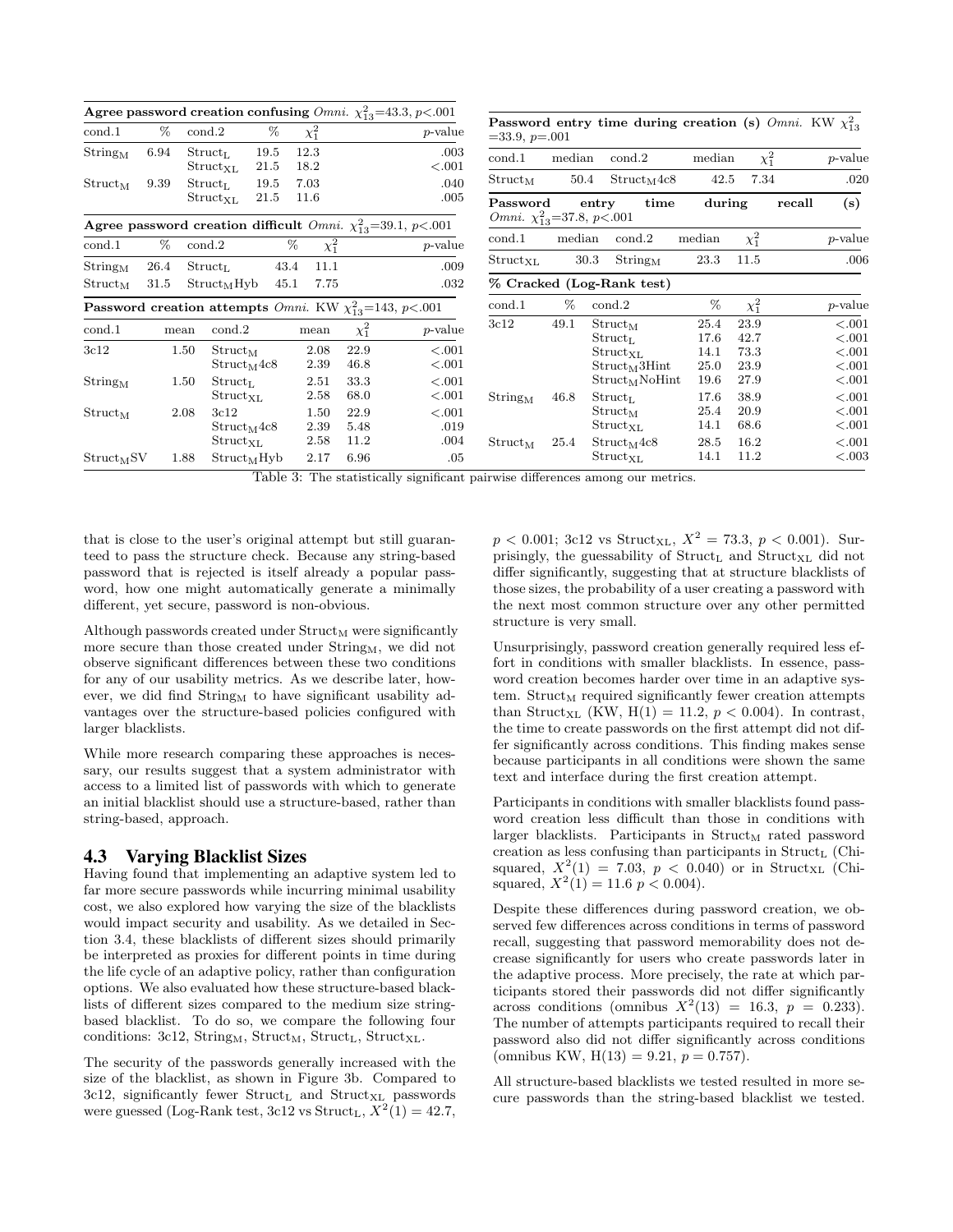That is, compared to String<sub>M</sub>, fewer Struct<sub>M</sub>, Struct<sub>L</sub>, and  $Struct_{XL}$  passwords were guessed (Log-Rank test, String<sub>M</sub> vs Struct<sub>M</sub>,  $X^2(1) = 20.9$ ,  $p < 0.001$ ; String<sub>M</sub> vs Struct<sub>L</sub>,  $X^2(1) = 38.9, p < 0.001$ ; String<sub>M</sub> vs Struct<sub>XL</sub>,  $X^2(1) =$ 68.6,  $p < 0.001$ ).

Although it was less secure than the structure-based adaptive conditions, the string-based adaptive condition was generally more usable, requiring significantly fewer creation attempts than condition Struct<sub>L</sub> (KW,  $H(1) = 44.0, p < 0.001$ ) or Struct<sub>XL</sub> (KW,  $H(1) = 68.0, p < 0.001$ ). Participants in  $String_M$  rated password creation as significantly less difficult (Chi-squared,  $X^2(1) = 11.1$ ,  $p < 0.008$ ) and less confusing (Chi-squared,  $X^2(1) = 12.3$ ,  $p < 0.003$ ) than participants in Struct<sub>L</sub>. Participants in String<sub>M</sub> required less time to recall passwords than  $Struct_{XL}$  participants (Chi-squared,  $X^2(1) = 11.5$ ,  $p = 0.006$ ) even though, as stated earlier, we did not observe significant differences in the memorability of those passwords.

#### 4.4 Number of Suggested Modifications

We initially hypothesized that structure-based adaptive policies would cause a profound loss in usability. Therefore, we focused a number of conditions on the feedback given to users when their password was rejected. In those cases, the system would suggest modifications to the user's rejected password to make it compliant.

We tried varying the number of suggested modifications (one suggested modification versus three), as well as not suggesting any modifications. However, varying the number of suggested modifications did not have an impact on either security or usability.

In particular, we made pairwise comparisons across conditions  $Struct_MNoHint$ ,  $Struct_M$ , and  $Struct_M3Hint$ . We did not observe statistically significant differences in the relative guessability of any of the following three condition pairs (Log-Rank test, Struct<sub>M</sub>3Hint vs. Struct<sub>M</sub>  $X^2(1) = 0.06$ , p  $= 1.0$ ; Struct<sub>M</sub>NoHint vs. Struct<sub>M</sub>  $X^2(1) = 1.887$ , p = 0.678; Struct<sub>M</sub>NoHint vs. Struct<sub>M</sub>3Hint  $X^2(1) = 1.415$ , p  $= 0.703$ . Similarly, we did not find any pairwise comparisons for our usability metrics to have statistically significant differences.

We also calculated how many participants saw a hint, as well as how many accepted the hint's advice. In condition  $Struct_M$ , 75 of 213 participants saw at least one hint generated by the adaptive password policy during password creation, similar to the hint shown in Figure 1. Of those 75, slightly less than half (34) did not accept the advice shown in the hint and attempted to create an entirely new password, while the remaining 41 participants followed the guidance provided by the feedback.

#### 4.5 Insertion vs. Substitution Feedback

We also examined the type of suggestions the adaptive system makes for rejected passwords. We compared  $Struct_MIns$ ,  $Struct_MSub$ , and  $Struct_M$ , which respectively gave participants feedback that suggested either inserting a character, substituting a character, or one of the two (with equal probability). The locations of the character insertion/substitution suggestions were chosen randomly. We did not observe any significant differences in usability across these conditions.

## 4.6 Shoulder Surfing of Suggestions

As detailed in Section 3.4, we varied the suggested modifications in ways designed to minimize the information shown on screen, experimenting with showing structures instead of the actual password in either the suggestions, and as the user types their password. We expected that minimizing this information would decrease usability, yet would minimize the advantage to a shoulder-surfing adversary. To evalute this, we compared  $Struct_M, Struct_MHyb, Struct_MS,$ and  $Struct_MSV$ . Because the extra information gleaned from shoulder surfing is not modeled in our guessability analyses, we did not expect to observe differences in guessability.

As expected, these conditions did not differ significantly in guessability. Surprisingly, though, we also observed minimal impact on usability. Although 45% of participants in  $Struct_MHyb$  said creating a password was difficult, which was marginally higher than the proportion of participants  $Struct_{M}$  (32%) who shared the same sentiment (Chi-squared,  $X^2(1) = 7.75, p < 0.032$ , we did not observe any other significant differences in usability.

#### 5. DISCUSSION

Overall, we found that applying a structure-based adaptive policy to 3c12 was beneficial, substantially increasing security with a comparatively mild negative effect on usability. The effect on security was dramatic; about half as many passwords were cracked in condition  $Struct_M$  as in 3c12. Surprisingly, although participants on average required more attempts to create compliant passwords in condition  $\operatorname{Struct}_\mathrm{M}$ than 3c12, participants did not rate password creation as significantly more difficult. More importantly, the number of attempts required to recall their password, password entry time, and the fraction of participants who stored their password did not differ between conditions, suggesting that the structure-based adaptive policy does not negatively affect password memorability.

Varying the structure blacklist size, our proxy for an increase in the number of users of a given adaptive system, had profound effects on the security of passwords. As more users join the system and more structures are banned, new users are creating far more secure passwords than the initial users of the system. As expected, larger blacklists caused participants to require more creation attempts, yet this mostly did not increase participants' perceived difficulty of the task, in contrast to prior experiments (e.g., [45]). Interestingly,  $Struct_{XL}$  had no security benefits over  $Struct_{L}$ , suggesting that the security benefits may have diminishing returns as the structure blacklist grows. Taking into account these diminishing returns, as well as the security disadvantages of blacklisting a structure after a single use (Section 3.5), we recommend blacklisting a structure only after multiple uses. Based on the diminishing returns of blacklisting structures, it could be beneficial to increase the number of uses before a structure is blacklisted as the number of passwords in the system increases. For systems with huge user bases (e.g. Google, Facebook, Twitter) this concept may become more important. We also suggest bootstrapping this system with the few thousand most common structures and letting the blacklist grow over time; this significantly increased resistance to guessing attacks with minimal usability sacrifices.

Neither varying the number nor removing hints altogether had a significant impact. Only about half of participants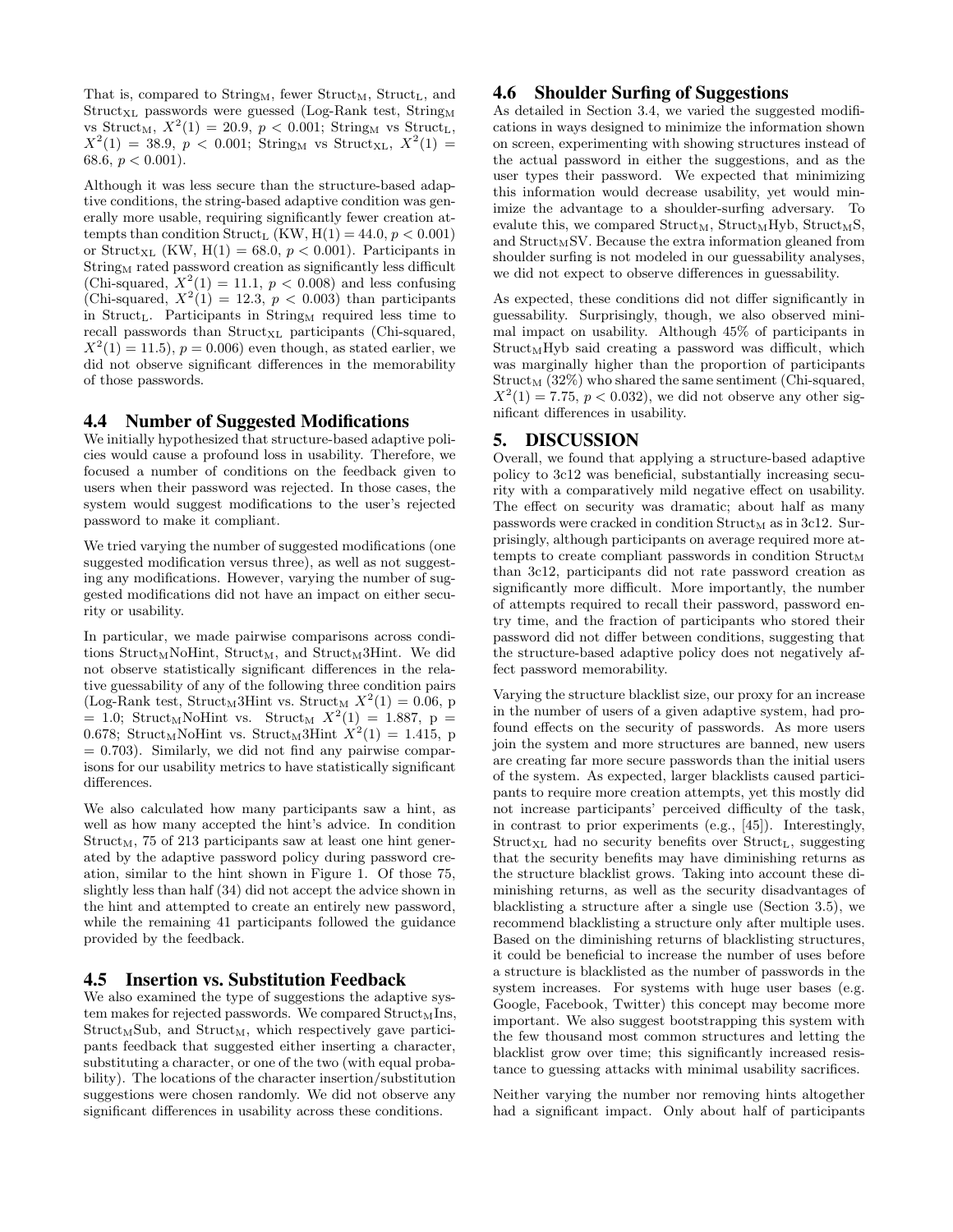who saw a hint (34 of 75) in condition  $Struct_M$  used the suggested password. This could be because participants felt they could make passwords that were more memorable, yet would still satisfy the requirements, or felt it would be more secure to use their own changes.

Based on prior work [20], we expected participants to find insertion suggestions more usable than substitution suggestions. However, we did not find this to be the case. At the same time, we found no significant differences with respect to the resistance of such passwords to guessing attacks.

A drawback of any password-creation feedback interface is that it could risk revealing information to attackers about the password through shoulder-surfing attacks. We hoped to minimize the impact of shoulder surfing by providing somewhat obfuscated feedback to participants. With minor exceptions, we found no significant differences according to our strength and usability metrics. As a result, we recommend the techniques used in  $Struct_MS$ , or  $Struct_MSV$  if real-time feedback is desired.

## 6. CONCLUSION

We evaluated string- and structure-based adaptive password policies, finding that adaptive policies provide significant security benefit with seemingly little usability cost, and should be considered for use in environments with large numbers of users. To balance usability and security, we recommend augmenting a strong password-composition policy with a structure-based adaptive system.

Surprisingly, the feedback system we tested did not improve usability as we had expected. Regardless of the type of feedback provided, participants made significantly stronger passwords with structure-based blacklists than without them, leading us to speculate that simply instructing participants who attempted to create blacklisted passwords to try to create a password with an uncommon sequence of character classes was sufficient; this should be investigated in future work. We find that obfuscating suggested passwords by their character-class representations, or not giving feedback at all, to be as usable as feedback approaches that are more vulnerable to shoulder surfing.

# 7. ACKNOWLEDGMENTS

This research was supported in part by PNC Financial Services Group, and by a grant from NATO through Carnegie Mellon CyLab. The authors acknowledge KoreLogic for technical assistance with PathWell.

## 8. REFERENCES

- [1] Abdou, A., Barrera, D., and van Oorschot, P. What lies beneath? Analyzing automated SSH bruteforce attacks. In Proc. Passwords (2015).
- [2] BARRETT, B. 7 password experts on how to lock down your online security. Wired, 2016. https: //www.wired.com/2016/05/password-tips-experts/.
- [3] BLOOM, B. H. Space/time trade-offs in hash coding with allowable errors. Commun. ACM 13, 7 (July 1970), 422–426.
- [4] Bonneau, J. The Gawker hack: How a million passwords were lost, 2010. https://www.lightbluetouchpaper.org/2010/12/15/ the-gawker-hack-how-a-million-passwords-werelost/.
- [5] Bonneau, J. Guessing human-chosen secrets. PhD thesis, University of Cambridge, 2012.
- [6] Bonneau, J., and Schechter, S. Towards reliable storage of 56-bit secrets in human memory. In Proc. USENIX Security (2014).
- [7] Burr, W. E., Dodson, D. F., Newton, E. M., Perlner, R. A., Polk, W. T., Gupta, S., and Nabbus, E. A. Electronic authentication guideline. Tech. rep., NIST, 2011.
- [8] Castelluccia, C., Durmuth, M., and Perito, D. Adaptive password-strength meters from Markov models. In Proc. NDSS (2012).
- [9] Choong, Y.-Y., Theofanos, M., and Hung-Kung, L. United States Federal Employees' Password Management Behaviors. Tech. rep., NIST, 2014.
- [10] CHOU, H.-C., LEE, H.-C., YU, H.-J., LAI, F.-P., Huang, K.-H., and Hsueh, C.-W. Password cracking based on learned patterns from disclosed passwords. IJICIC (2013).
- [11] Das, A., Bonneau, J., Caesar, M., Borisov, N., and Wang, X. The Tangled Web of Password Reuse. In Proc. NDSS (2014).
- [12] DAVIES, C. Millions of eHarmony passwords leaked. Slash Gear, 2012. https://www.slashgear.com/millions-of-eharmonypasswords-leaked-07232691/.
- [13] Dell'Amico, M., Michiardi, P., and Roudier, Y. Password strength: An empirical analysis. In Proc. INFOCOM (2010).
- [14] DUCKETT, C. Login duplication allows 20m Alibaba accounts to be attacked. ZDNet, 2016. http://www.zdnet.com/article/login-duplicationallows-20m-alibaba-accounts-to-be-attacked/.
- [15] DÜRMUTH, M., ANGELSTORF, F., CASTELLUCCIA, C., Perito, D., and Chaabane, A. OMEN: Faster password guessing using an ordered markov enumerator. In ESSoS. 2015.
- [16] DÜRMUTH, M., CHAABANE, A., PERITO, D., AND Castelluccia, C. When privacy meets security: Leveraging personal information for password cracking. CoRR (2013).
- [17] E2 SOLUTIONS. CW Government Travel, 2016.
- [18] Fahl, S., Harbach, M., Acar, Y., and Smith, M. On the ecological validity of a password study. In Proc. SOUPS (2013).
- [19] FLORÊNCIO, D., AND HERLEY, C. Where do security policies come from? In Proc. SOUPS (2010).
- [20] Forget, A., Chiasson, S., van Oorschot, P. C., and Biddle, R. Improving text passwords through persuasion. In Proc. SOUPS (2008).
- [21] Geuss, M. Mozilla: Data stolen from hacked bug database was used to attack Firefox. Ars Technica, 2015. https://arstechnica.com/security/2015/09/ mozilla-data-stolen-from-hacked-bug-databasewas-used-to-attack-firefox/.
- [22] GOODIN, D. Hackers expose 453,000 credentials allegedly taken from Yahoo service. Ars Technica, 2012. http://arstechnica.com/security/2012/07/ yahoo-service-hacked/.
- [23] GOODIN, D. Why passwords have never been weaker-and crackers have never been stronger. Ars